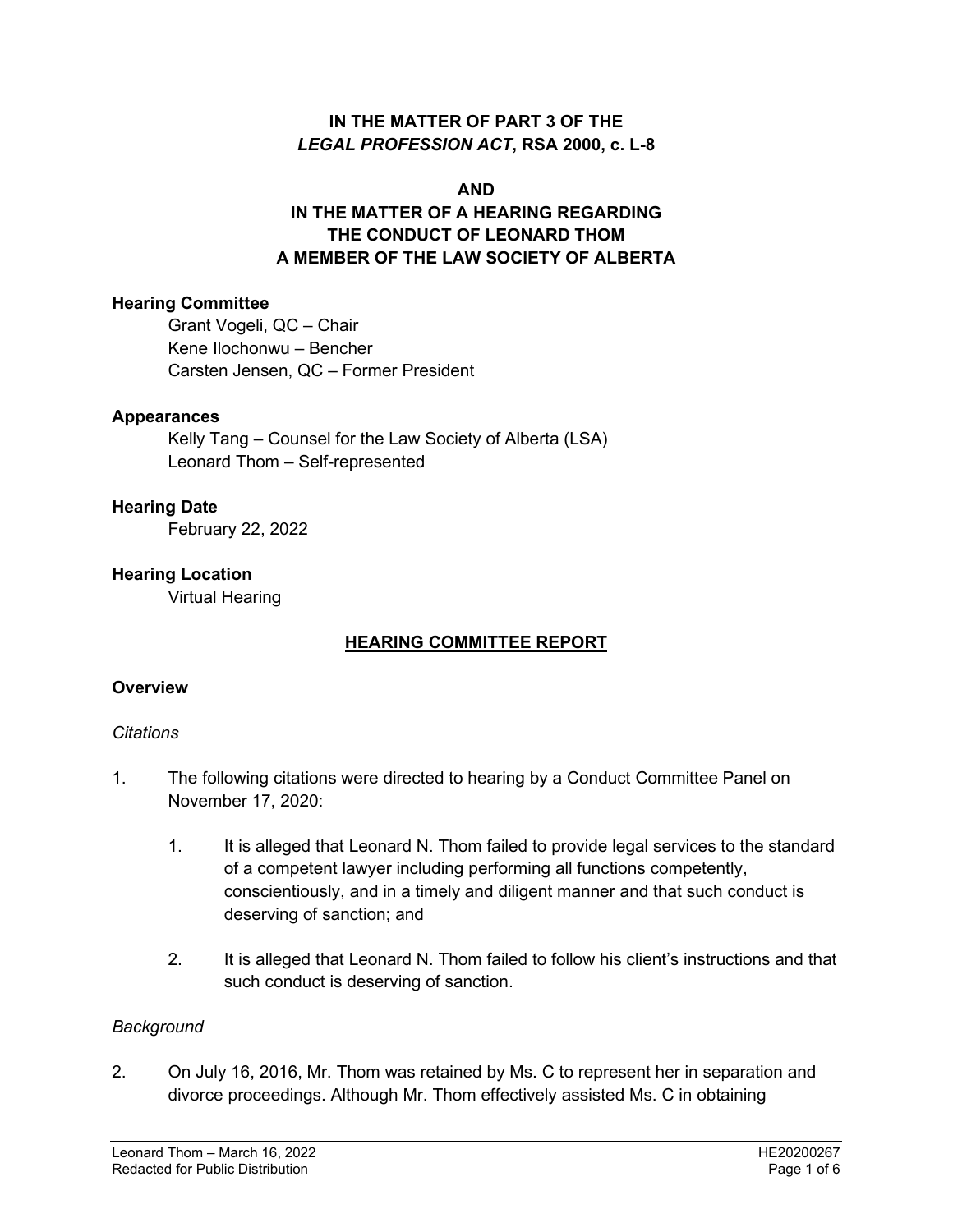parenting and support orders, in the negotiation of the division of matrimonial property he admitted to not properly responding to client communications and not fully following Ms. C's instructions.

- 3. On September 6, 2018, Ms. C made a complaint to the LSA about Mr. Thom. On October 30, 2018, Mr. Thom was referred to Practice Management pursuant to section 53(4)(b)(i) of the *Legal Profession Act* (the *Act*). A practice assessment was conducted on January 21, 2019, and a report by Practice Management was sent to the Conduct Committee on April 25, 2019.
- 4. Ms. C sent additional complaint materials to the LSA in January, February and March 2019. Mr. Thom responded to the additional materials on March 25, 2019.
- 5. The LSA sent Mr. Thom and Ms. C update letters on April 4, 2019, November 6, 2019, March 4, 2020, June 15, 2020, and September 25, 2020. On November 17, 2020, the complaint was reviewed by the Conduct Committee and referred to a hearing. Mr. Thom was served with the citations on November 25, 2020, and with the LSA disclosure package on January 29, 2021. Six pre-hearing conferences were held on February 17, 2021, April 22, 2021, June 17, 2021, July 15, 2021, October 14, 2021, and November 18, 2021.
- 6. The Statement of Admitted Facts, Exhibits and Admissions of Guilt (Agreed Statement) was signed by Mr. Thom on December 30, 2021. The hearing was initially scheduled for February 2, 2022 and was rescheduled to February 22, 2022 at Mr. Thom's request.
- 7. On February 22, 2022, the Hearing Committee (Committee) convened a hearing into the conduct of Mr. Thom in relation to the two citations noted above.
- 8. After reviewing all of the evidence and exhibits and hearing the testimony and arguments of the LSA and Mr. Thom, for the reasons set out below, the Committee found Mr. Thom guilty of conduct deserving of sanction on both citations pursuant to section 71 of the *Act*.
- 9. The Committee also found that the appropriate sanction is a two-week suspension. In accordance with section 72 of the *Act*, the Committee ordered that Mr. Thom be suspended for two weeks starting on February 25, 2022.
- 10. In addition, pursuant to section 72(2) of the *Act*, the Committee ordered that Mr. Thom pay costs of \$2,388.75 by March 31, 2022.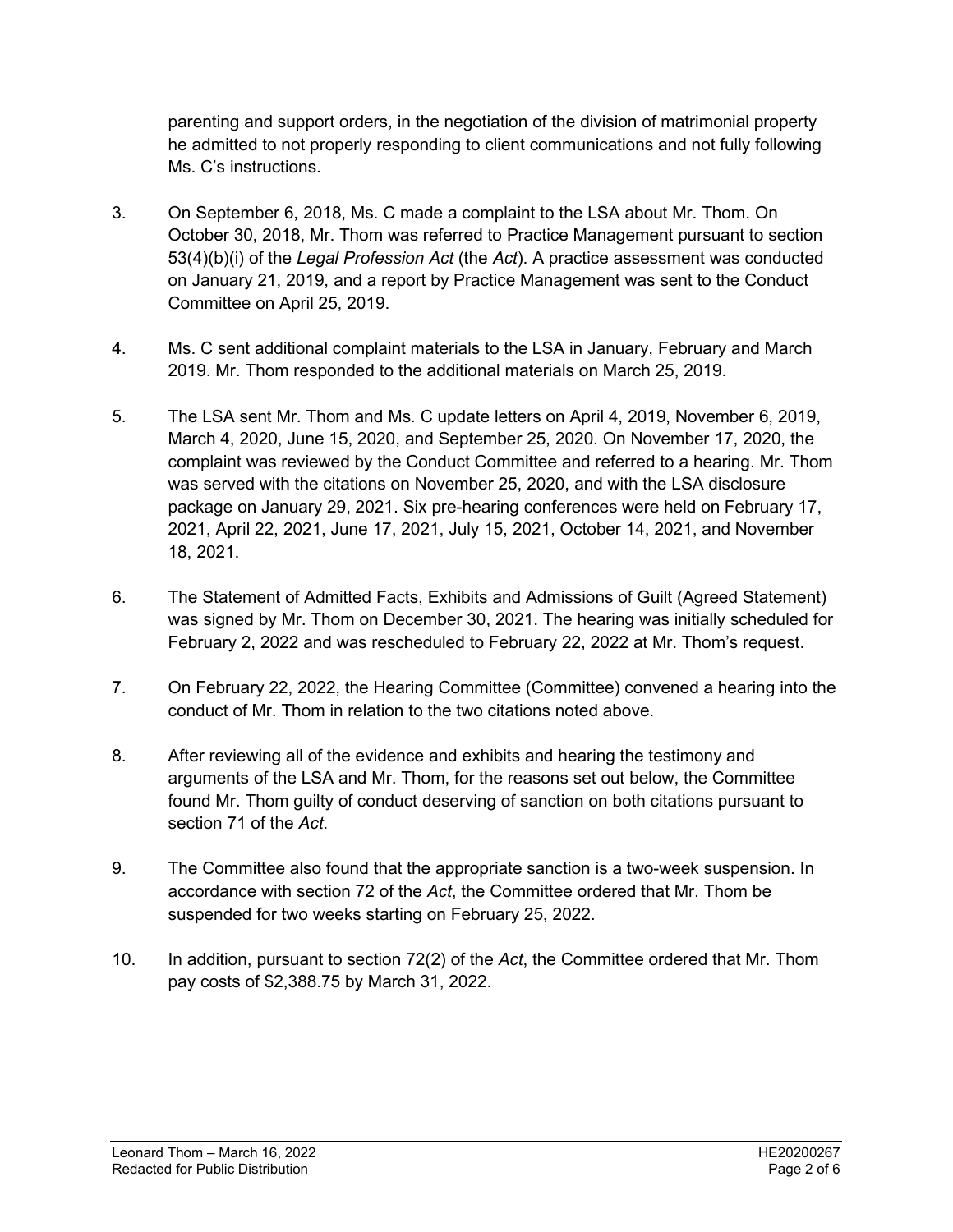## **Preliminary Matters**

11. There were no objections to the constitution of the Committee or its jurisdiction and a private hearing was not requested. Therefore, a public hearing into Mr. Thom's conduct proceeded on February 22, 2022.

## **Agreed Statement / Background**

- 12. Mr. Thom and the LSA entered into a detailed Agreed Statement that included 25 exhibits, all of which was available to the Committee in advance of the hearing, which was entered into the record at the hearing, and which the Committee reviewed carefully. The Agreed Statement included details about Mr. Thom's failure to respond to communications from Ms. C, not following client instructions, not providing documentation to opposing counsel and not responding to communications from opposing counsel.
- 13. More specifically, Ms. C retained Mr. Thom to assist in her separation and divorce proceedings. Ms. C and her former husband jointly owned two properties, their matrimonial home and a rental condominium property, both of which had mortgages. Pursuant to a negotiated agreement, Ms. C stayed in the matrimonial home, and her former husband was to reside in the condominium. Ms. C expressed concerns that her former husband would not fulfill his financial obligations to make payments on the condominium mortgage, and that this would damage her credit. As a result, she wanted the condominium sold, or for sole ownership (with new financing) to go to her former husband.
- 14. In the end result, the condominium was in fact lost to foreclosure while Ms. C was still on title, and she was named in the Statement of Claim filed by the lender.
- 15. In the meantime, Mr. Thom had failed to respond to numerous telephone messages and emails from Ms. C, and he did not follow her express instructions to set the matter for trial, which instructions were repeated on several occasions.

### **Oral Evidence**

16. The LSA called Ms. C as a witness. Ms. C testified about the history of Mr. Thom's representation of her and his failure to respond to her communications and follow her instructions. Specifically, Ms. C testified that Mr. Thom failed to follow her instructions to set her case down for trial and to send a mortgage pre-approval document to opposing counsel.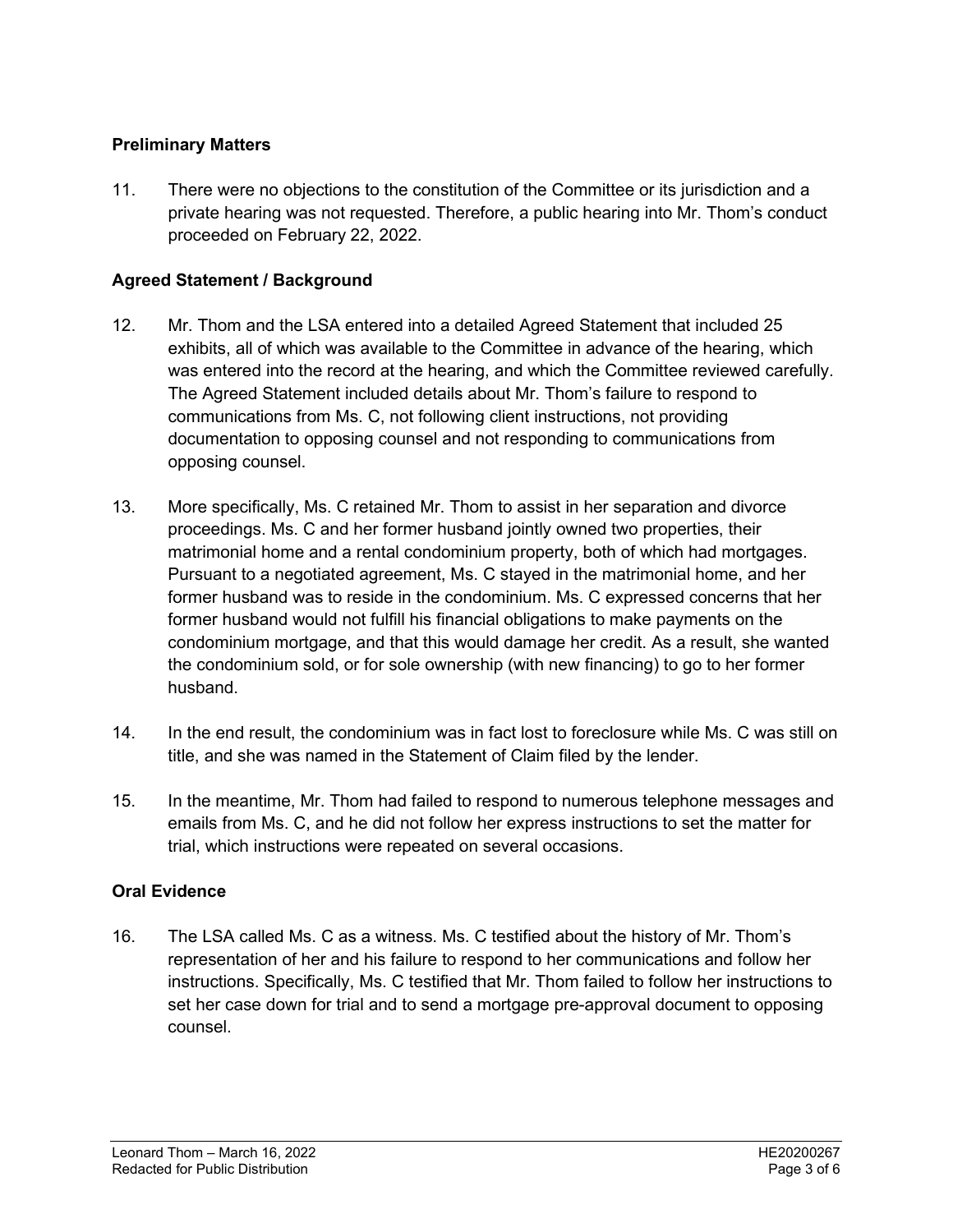17. Ms. C testified that Mr. Thom's conduct made her feel frustrated, helpless, traumatized and not respected. It shook her confidence in lawyers generally. Ms. C was very stressed and had to take a leave from her employment.

# *Submissions by Counsel for the LSA*

18. Counsel for the LSA referred the Committee to four comparable cases involving two- to four-week suspensions. She pointed out that Mr. Thom committed serious breaches that undermined Ms. C's trust and contributed to her high stress. She also pointed out the mitigating factors of Mr. Thom cooperating with the LSA and pleading guilty and collaborating on the Agreed Statement.

## *Submissions by Mr. Thom*

- 19. Mr. Thom apologized to Ms. C and stated that he regretted his actions. He pointed out that his errors and omissions did not cause all of Ms. C's problems.
- 20. Mr. Thom argued that he should not be suspended and that he should only receive a reprimand and pay costs of the hearing. He argued that his sanction should be reduced because of delays by the LSA in moving the complaint forward. He also argued that a suspension would serve no meaningful purpose because he is retired.

## **Analysis and Decision on Sanction**

- 21. Mr. Thom's conduct was clearly inappropriate and it caused significant consequences to his client. Mr. Thom argued that his conduct did not cause all of Ms. C's problems, more specifically that the condominium might well have been lost to foreclosure in any event. This is undoubtedly true. However, Ms. C retained Mr. Thom to represent her, which includes providing her with good and competent advice, being responsive to her, following her instructions, and communicating in a timely way with opposing counsel. He has admitted to significant failures in this regard, and the harms suffered by Ms. C happened thereafter. It is entirely reasonable for her to be concerned that the harms were caused or contributed to by Mr. Thom's conduct. The Agreed Statement and Ms. C's oral evidence make clear that she suffered significant anxiety and stress as a result of that conduct, as well as a loss of confidence in the legal profession.
- 22. A suspension might be viewed as having no real impact on Mr. Thom because he is retired. Alternatively, as suggested by Mr. Thom, a suspension might be viewed as being purely punitive because of his retired status. Nevertheless, the Committee determined that a suspension of two weeks was appropriate for the following reasons:
	- (a) comparative cases support a suspension;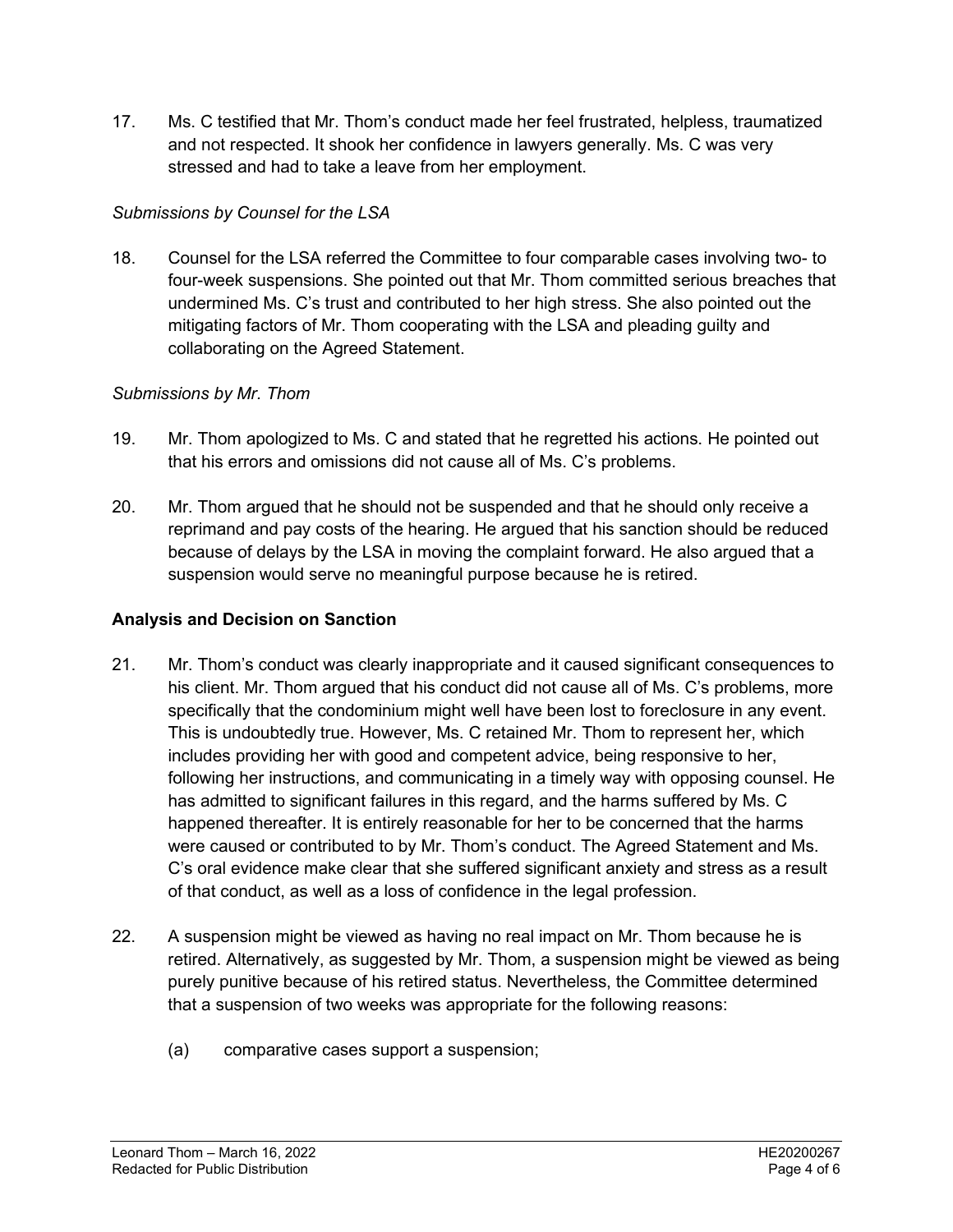- (b) if Mr. Thom was a practicing lawyer the Committee would have imposed a suspension;
- (c) Mr. Thom's conduct caused significant stress and harm to his client;
- (d) a member of the LSA who holds inactive member (retired) status is still a member of the LSA, with certain rights and privileges, and that status can be distinguished from a former member who has, for example, resigned<sup>[1](#page-4-0)</sup> – so a suspension is meaningful for a retired member; and
- (e) a suspension requires a Notice to the Profession and that will provide general deterrence to the profession.
- 23. Mr. Thom argued that his sanction should be reduced due to delay by the LSA in dealing with the complaint. It is correct that the complaint was not dealt with as quickly as it could have been but the record does not disclose that Mr. Thom suffered any prejudice as a result of the delay. In addition, some of the delay can be explained by another complaint against Mr. Thom being dealt with at the same time, the COVID-19 pandemic, and further time that was spent back and forth between Mr. Thom and the LSA in coming to an agreement on facts. Therefore, the Committee determined that the sanction should not be reduced due to delay.

## **Decision**

- 24. The Committee finds in accordance with the Agreed Statement that Mr. Thom:
	- (a) failed to provide legal services to the standard of a competent lawyer including performing all functions competently, conscientiously, and in a timely and diligent manner and that such conduct is deserving of sanction; and
	- (b) failed to follow his client's instructions and that such conduct is deserving of sanction.
- 25. The Committee finds that the citations have been proven on a balance of probabilities and that Mr. Thom's conduct is deserving of sanction.

# **Concluding Matters**

26. As stated above, Mr. Thom has been found guilty of the two citations, is suspended for two weeks starting on February 25, 2022, and is ordered to pay costs of \$2,388.75 by March 31, 2022.

<span id="page-4-0"></span><sup>&</sup>lt;sup>1</sup> Rules 68 and 69 of the Rules of the LSA.